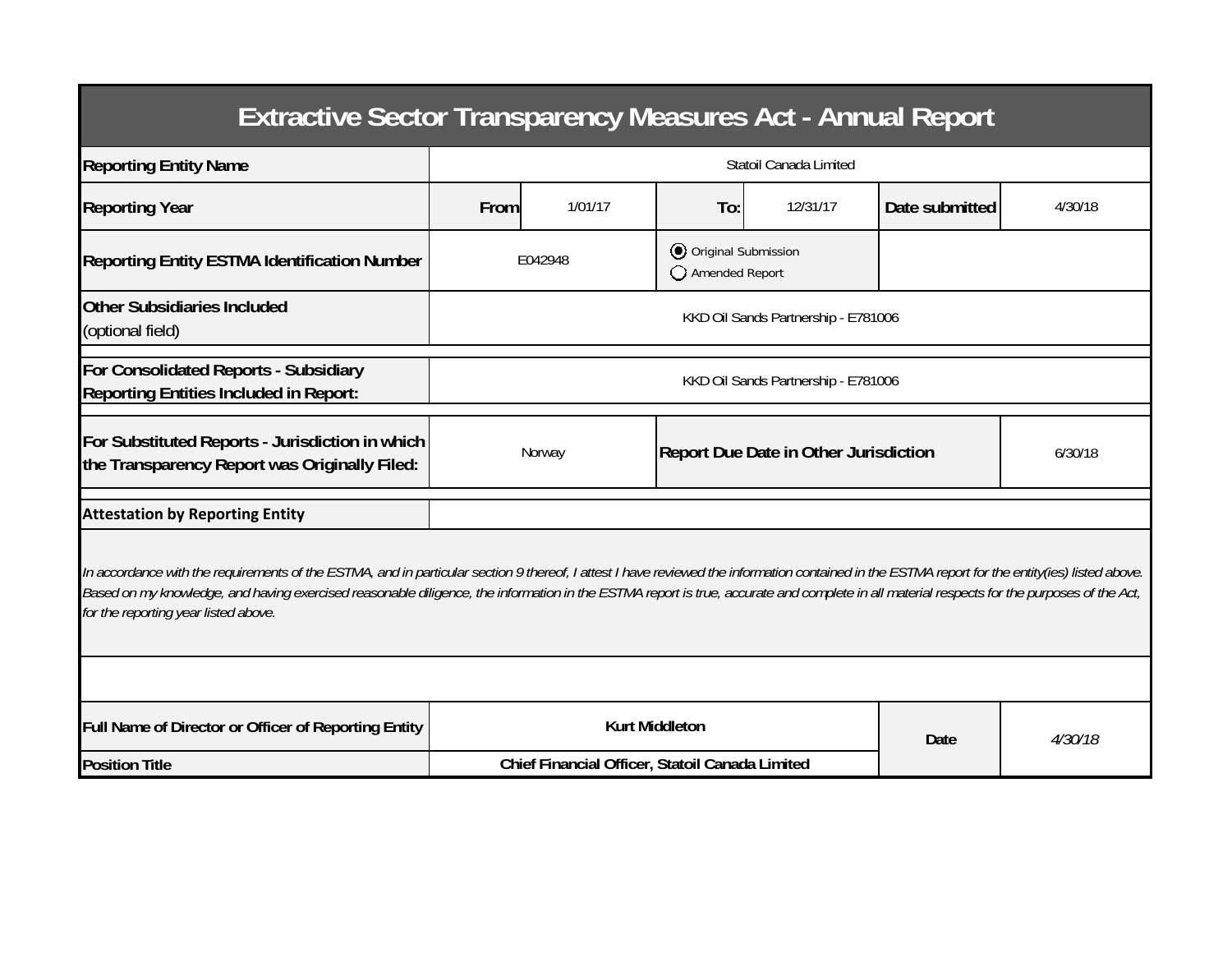| Extractive Sector Transparency Measures Act - Annual Report                                                                                                                                                                                                                                                                                                             |                                     |                                                                                 |              |           |         |                                   |                |                  |                                           |                                      |                         |
|-------------------------------------------------------------------------------------------------------------------------------------------------------------------------------------------------------------------------------------------------------------------------------------------------------------------------------------------------------------------------|-------------------------------------|---------------------------------------------------------------------------------|--------------|-----------|---------|-----------------------------------|----------------|------------------|-------------------------------------------|--------------------------------------|-------------------------|
| <b>Reporting Year</b>                                                                                                                                                                                                                                                                                                                                                   | From:                               | 1/01/17                                                                         | To:          | 12/31/17  |         |                                   |                |                  |                                           |                                      |                         |
| <b>Reporting Entity Name</b>                                                                                                                                                                                                                                                                                                                                            | Statoil Canada Limited              |                                                                                 |              |           |         | Currency of the<br>Report         |                | <b>USD</b>       |                                           |                                      |                         |
| <b>Reporting Entity ESTMA</b><br><b>Identification Number</b>                                                                                                                                                                                                                                                                                                           | E042948                             |                                                                                 |              |           |         |                                   |                |                  |                                           |                                      |                         |
| <b>Subsidiary Reporting</b><br>Entities (if necessary)                                                                                                                                                                                                                                                                                                                  | KKD Oil Sands Partnership - E781006 |                                                                                 |              |           |         |                                   |                |                  |                                           |                                      |                         |
| Payments by Payee (in USD)                                                                                                                                                                                                                                                                                                                                              |                                     |                                                                                 |              |           |         |                                   |                |                  |                                           |                                      |                         |
| Country                                                                                                                                                                                                                                                                                                                                                                 | Payee Name <sup>1</sup>             | Departments, Agency, etc<br>within Payee that Received<br>Payments <sup>2</sup> | <b>Taxes</b> | Royalties | Fees    | Production<br><b>Entitlements</b> | <b>Bonuses</b> | <b>Dividends</b> | Infrastructure<br>Improvement<br>Payments | <b>Total Amount</b><br>paid to Payee | Notes <sup>34</sup>     |
| Canada                                                                                                                                                                                                                                                                                                                                                                  | Government of Canada                |                                                                                 | 984,088      |           |         |                                   |                |                  |                                           | 984,088                              | Adding back tax refunds |
| Canada - Alberta                                                                                                                                                                                                                                                                                                                                                        | Chipewyan                           | Chipewyan Prairie IRC                                                           |              |           | 476,088 |                                   |                |                  |                                           | 476,088                              |                         |
| Canada - Alberta                                                                                                                                                                                                                                                                                                                                                        | <b>Conklin Community Trust</b>      |                                                                                 |              |           | 330,540 |                                   |                |                  |                                           | 330,540                              |                         |
| Canada - Alberta                                                                                                                                                                                                                                                                                                                                                        | Beaver Lake Cree Nation             |                                                                                 |              |           | 165,270 |                                   |                |                  |                                           | 165,270                              |                         |
|                                                                                                                                                                                                                                                                                                                                                                         |                                     |                                                                                 |              |           |         |                                   |                |                  |                                           |                                      |                         |
|                                                                                                                                                                                                                                                                                                                                                                         |                                     |                                                                                 |              |           |         |                                   |                |                  |                                           |                                      |                         |
|                                                                                                                                                                                                                                                                                                                                                                         |                                     |                                                                                 |              |           |         |                                   |                |                  |                                           |                                      |                         |
|                                                                                                                                                                                                                                                                                                                                                                         |                                     |                                                                                 |              |           |         |                                   |                |                  |                                           |                                      |                         |
|                                                                                                                                                                                                                                                                                                                                                                         |                                     |                                                                                 |              |           |         |                                   |                |                  |                                           |                                      |                         |
|                                                                                                                                                                                                                                                                                                                                                                         |                                     |                                                                                 |              |           |         |                                   |                |                  |                                           |                                      |                         |
|                                                                                                                                                                                                                                                                                                                                                                         |                                     |                                                                                 |              |           |         |                                   |                |                  |                                           |                                      |                         |
|                                                                                                                                                                                                                                                                                                                                                                         |                                     |                                                                                 |              |           |         |                                   |                |                  |                                           |                                      |                         |
|                                                                                                                                                                                                                                                                                                                                                                         |                                     |                                                                                 |              |           |         |                                   |                |                  |                                           |                                      |                         |
|                                                                                                                                                                                                                                                                                                                                                                         |                                     |                                                                                 |              |           |         |                                   |                |                  |                                           |                                      |                         |
|                                                                                                                                                                                                                                                                                                                                                                         |                                     |                                                                                 |              |           |         |                                   |                |                  |                                           |                                      |                         |
|                                                                                                                                                                                                                                                                                                                                                                         |                                     |                                                                                 |              |           |         |                                   |                |                  |                                           |                                      |                         |
|                                                                                                                                                                                                                                                                                                                                                                         |                                     |                                                                                 |              |           |         |                                   |                |                  |                                           |                                      |                         |
|                                                                                                                                                                                                                                                                                                                                                                         |                                     |                                                                                 |              |           |         |                                   |                |                  |                                           |                                      |                         |
|                                                                                                                                                                                                                                                                                                                                                                         |                                     |                                                                                 |              |           |         |                                   |                |                  |                                           |                                      |                         |
|                                                                                                                                                                                                                                                                                                                                                                         |                                     |                                                                                 |              |           |         |                                   |                |                  |                                           |                                      |                         |
|                                                                                                                                                                                                                                                                                                                                                                         |                                     |                                                                                 |              |           |         |                                   |                |                  |                                           |                                      |                         |
|                                                                                                                                                                                                                                                                                                                                                                         |                                     |                                                                                 |              |           |         |                                   |                |                  |                                           |                                      |                         |
| Addendum to substituted report<br>* Payments are converted to USD using 2017 year-end exchange rate (1 CAD = 0.787 USD)<br><b>Additional Notes:</b><br>Substitued Report can be found here: https://www.statoil.com/content/dam/statoil/documents/annual-reports/2017/statoil-annual-report-20f-2017.pdf<br>or search "Annual Report and Form 20-F 2017" at statoil.com |                                     |                                                                                 |              |           |         |                                   |                |                  |                                           |                                      |                         |

 $^7$  Enter the proper name of the Payee receiving the money (i.e. the municipality of x, the province of y, national government of z).

2 Optional field.

<sup>3</sup> When payments are made in-kind, the notes field must highlight which payment includes in-kind contributions and the method for calculating the value of the payment.

4 Any payments made in currencies other than the report currency must be identified. The Reporting Entity may use the Additional notes row or the Notes column to identify any payments that are converted, along with the exc